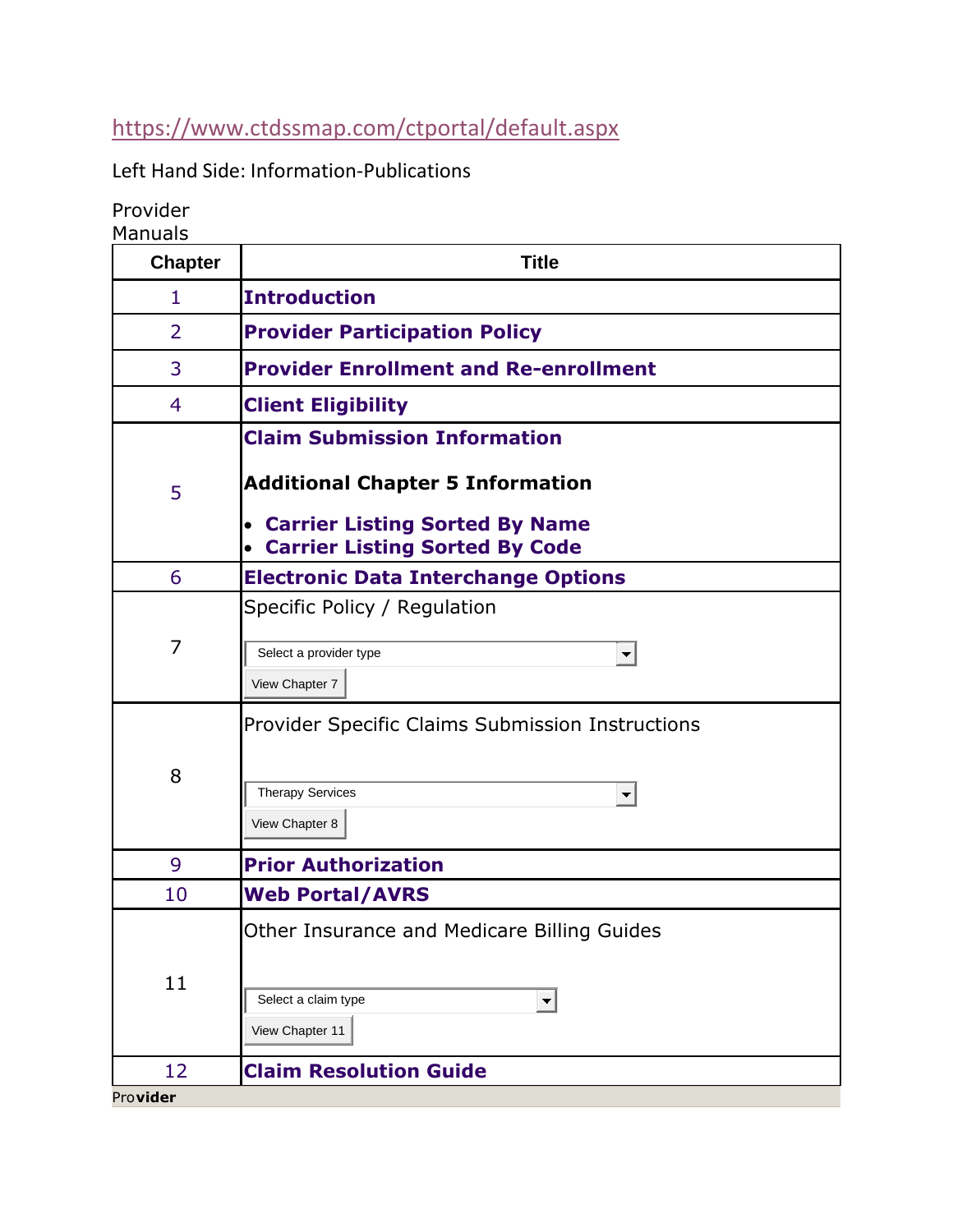• **Provider [Enrollment](https://www.ctdssmap.com/CTPortal/Provider/Provider%20Enrollment/tabId/47/Default.aspx)** • **Provider [Re-Enrollment](https://www.ctdssmap.com/CTPortal/Provider/Provider%20Re-Enrollment/tabId/48/Default.aspx)** • **Provider [Enrollment](https://www.ctdssmap.com/CTPortal/Provider/Provider%20Enrollment%20Tracking/tabId/49/Default.aspx) Tracking** • **[Provider](https://www.ctdssmap.com/CTPortal/Provider/Provider%20Matrix/tabId/50/Default.aspx) Matrix** • **[Provider](https://www.ctdssmap.com/CTPortal/Provider/Provider%20Services/tabId/51/Default.aspx) Services** • **[Provider](https://www.ctdssmap.com/CTPortal/Provider/Provider%20Search/tabId/52/Default.aspx) Search** • **Drug [Search](https://www.ctdssmap.com/CTPortal/Provider/Drug%20Search/tabId/53/Default.aspx)** • **Provider Fee Schedule [Download](https://www.ctdssmap.com/CTPortal/Provider/Provider%20Fee%20Schedule%20Download/tabId/54/Default.aspx)** • **Promoting [Interoperability](https://www.ctdssmap.com/CTPortal/Provider/Promoting%20Interoperability%20Program/tabId/55/Default.aspx) Program** • **OOS [Instructions/Information](https://www.ctdssmap.com/CTPortal/Provider/OOS%20Instructions/Information/tabId/138/Default.aspx)** • **Fingerprint Criminal [Background](https://www.ctdssmap.com/CTPortal/Provider/Fingerprint%20Criminal%20Background%20Check%20Info/tabId/149/Default.aspx) Check Info** • **E-Mail [Subscription](https://www.ctdssmap.com/CTPortal/Provider/E-Mail%20Subscription/tabId/146/Default.aspx)** • **[Secure](https://www.ctdssmap.com/CTPortal/Provider/Secure%20Site/tabId/56/Default.aspx) Site** ▪ **[Trading](https://www.ctdssmap.com/CTPortal/Trading%20Partner/tabId/59/Default.aspx) Partner** • **Trading Partner [Enrollment/Profile](https://www.ctdssmap.com/CTPortal/Trading%20Partner/Trading%20Partner%20Enrollment/Profile/tabId/60/Default.aspx)** • **[EDI](https://www.ctdssmap.com/CTPortal/Trading%20Partner/EDI/tabId/61/Default.aspx) Pharmacy [Information](https://www.ctdssmap.com/CTPortal/Pharmacy%20Information/tabId/65/Default.aspx)** ▪ **Hospital [Modernization](https://www.ctdssmap.com/CTPortal/Hospital%20Modernization/tabId/143/Default.aspx)**

## ▪ **[Home](https://www.ctdssmap.com/CTPortal/)**

▪ **[Provider Enrollment](https://www.ctdssmap.com/CTPortal/Provider/Provider%20Enrollment/tabId/47/Default.aspx)**

**[Provider Re-Enrollment](https://www.ctdssmap.com/CTPortal/Provider/Provider%20Re-Enrollment/tabId/48/Default.aspx)** 

**[Provider Enrollment Tracking](https://www.ctdssmap.com/CTPortal/Provider/Provider%20Enrollment%20Tracking/tabId/49/Default.aspx)** 

**[Provider Matrix](https://www.ctdssmap.com/CTPortal/Provider/Provider%20Matrix/tabId/50/Default.aspx)** 

▪ **[Provider Services](https://www.ctdssmap.com/CTPortal/Provider/Provider%20Services/tabId/51/Default.aspx)**

**[Provider Search](https://www.ctdssmap.com/CTPortal/Provider/Provider%20Search/tabId/52/Default.aspx)** 

**[Drug Search](https://www.ctdssmap.com/CTPortal/Provider/Drug%20Search/tabId/53/Default.aspx)** 

## **[Provider Fee Schedule Download](https://www.ctdssmap.com/CTPortal/Provider/Provider%20Fee%20Schedule%20Download/tabId/54/Default.aspx)**

▪ **[Promoting Interoperability Program](https://www.ctdssmap.com/CTPortal/Provider/Promoting%20Interoperability%20Program/tabId/55/Default.aspx)**

**00S Instructions/Information** 

**[Fingerprint Criminal Background Check Info](https://www.ctdssmap.com/CTPortal/Provider/Fingerprint%20Criminal%20Background%20Check%20Info/tabId/149/Default.aspx)** 

▪ **[E-Mail Subscription](https://www.ctdssmap.com/CTPortal/Provider/E-Mail%20Subscription/tabId/146/Default.aspx)**

**[Secure Site](https://www.ctdssmap.com/CTPortal/Provider/Secure%20Site/tabId/56/Default.aspx)** 

Provider Fee Schedule Download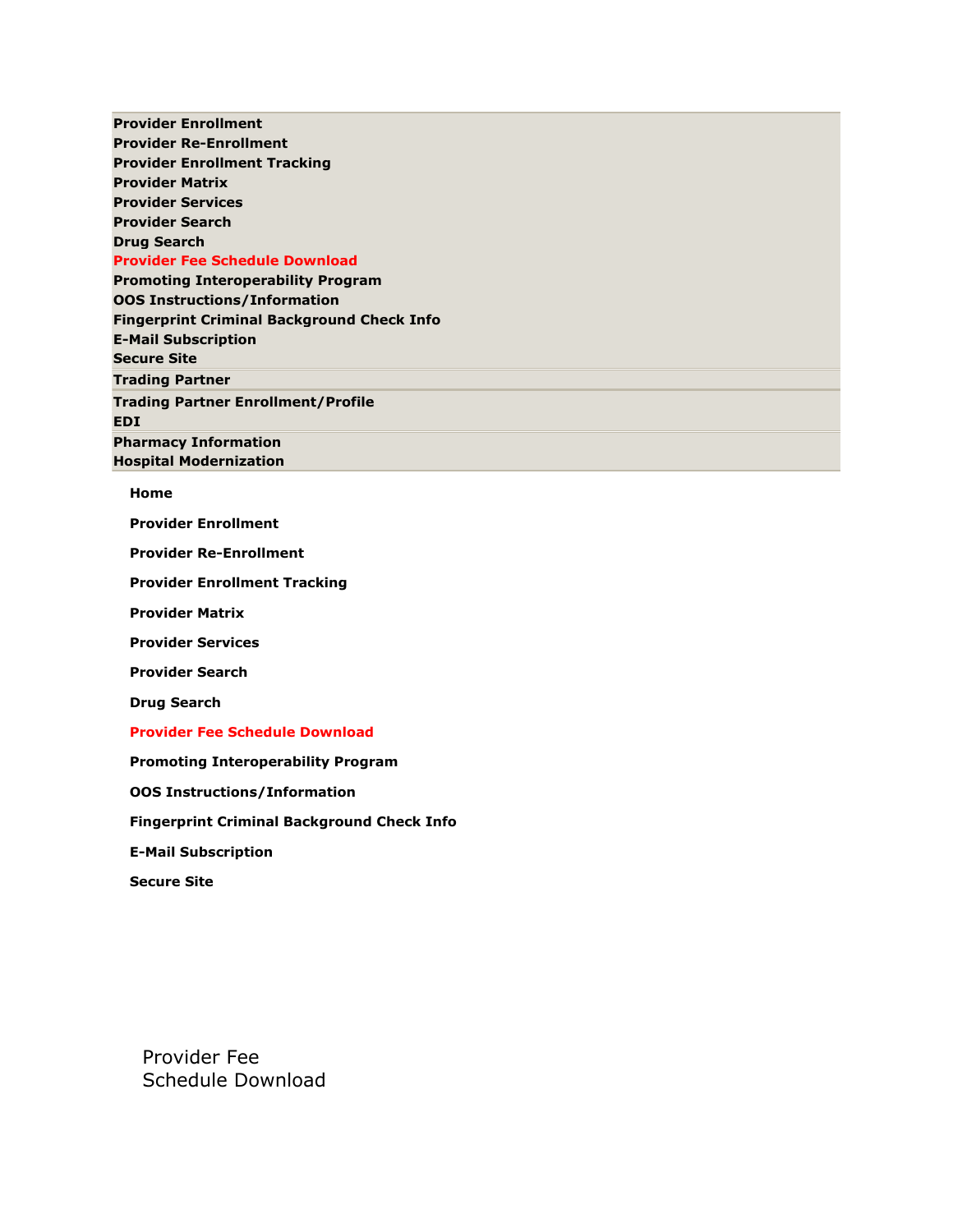## **[\\*\\*\\* Click here for the Fee](https://www.ctdssmap.com/CTPortal/Portals/0/StaticContent/Publications/Fee_Schedule_Instructions.pdf)  [Schedule Instructions \\*\\*\\*](https://www.ctdssmap.com/CTPortal/Portals/0/StaticContent/Publications/Fee_Schedule_Instructions.pdf)**

- Acquired Brain Injury Case Management [CSV](javascript:__doPostBack()
- Acquired Brain Injury DOS Prior to 09/01/2016 [CSV](javascript:__doPostBack()
- Acquired Brain Injury Fiduciary [CSV](javascript:__doPostBack()
- Acquired Brain Injury II DOS Prior to 09/01/2016 [CSV](javascript:__doPostBack()
- Acquired Brain Injury Service Provider [CSV](javascript:__doPostBack()
- Ambulatory Detoxification [CSV](javascript:__doPostBack()
- Autism Spectrum Disorder [CSV](javascript:__doPostBack()
- Autism Waiver Fiscal Intermediary [CSV](javascript:__doPostBack()
- Autism Waiver Service Provider [CSV](javascript:__doPostBack()
- Behavioral Health Clinician [CSV](javascript:__doPostBack()
- Chiropractor [CSV](javascript:__doPostBack()
- Clinic Ambulatory Surgical Center [CSV](javascript:__doPostBack()
- Clinic Chemical Maintenance [CSV](javascript:__doPostBack()
- Clinic Clinic and Outpatient Hospital Behavioral Health [CSV](javascript:__doPostBack()
- Clinic Dialysis [CSV](javascript:__doPostBack()
- Clinic Family Planning / Abortion [CSV](javascript:__doPostBack()
- Clinic Medical [CSV](javascript:__doPostBack()
- Clinic Rehabilitation [CSV](javascript:__doPostBack()
- Community First Choice Assessments [CSV](javascript:__doPostBack()
- Community First Choice Services [CSV](javascript:__doPostBack()
- CT Home Care [CSV](javascript:__doPostBack()
- DDS Specialized Services NF Fee Schedule [CSV](javascript:__doPostBack()
- Dental Adult [CSV](javascript:__doPostBack()
- Dental DOS Prior to 09/01/2016 [CSV](javascript:__doPostBack()
- Dental Pediatric [CSV](javascript:__doPostBack()
- Home Health [PDF](javascript:__doPostBack()
- Hospice [CSV](javascript:__doPostBack()
- Hospital DRG Organ Acquisition [PDF](javascript:__doPostBack()
- Hospital Outpatient Flat Fee [CSV](javascript:__doPostBack()
- Independent Audiology and Speech and Language Pathology [CSV](javascript:__doPostBack()
- Independent Physical Therapy and Occupational Therapy [CSV](javascript:__doPostBack()
- Independent Radiology [CSV](javascript:__doPostBack()
- Lab [CSV](javascript:__doPostBack()
- MEDS DME [CSV](javascript:__doPostBack()
- MEDS-Hearing Aid/Prosthetic Eye [CSV](javascript:__doPostBack()
- MEDS-Medical/Surgical Supplies [CSV](javascript:__doPostBack()
- MEDS-MISC [CSV](javascript:__doPostBack()
- MEDS-Parenteral-Enteral [CSV](javascript:__doPostBack()